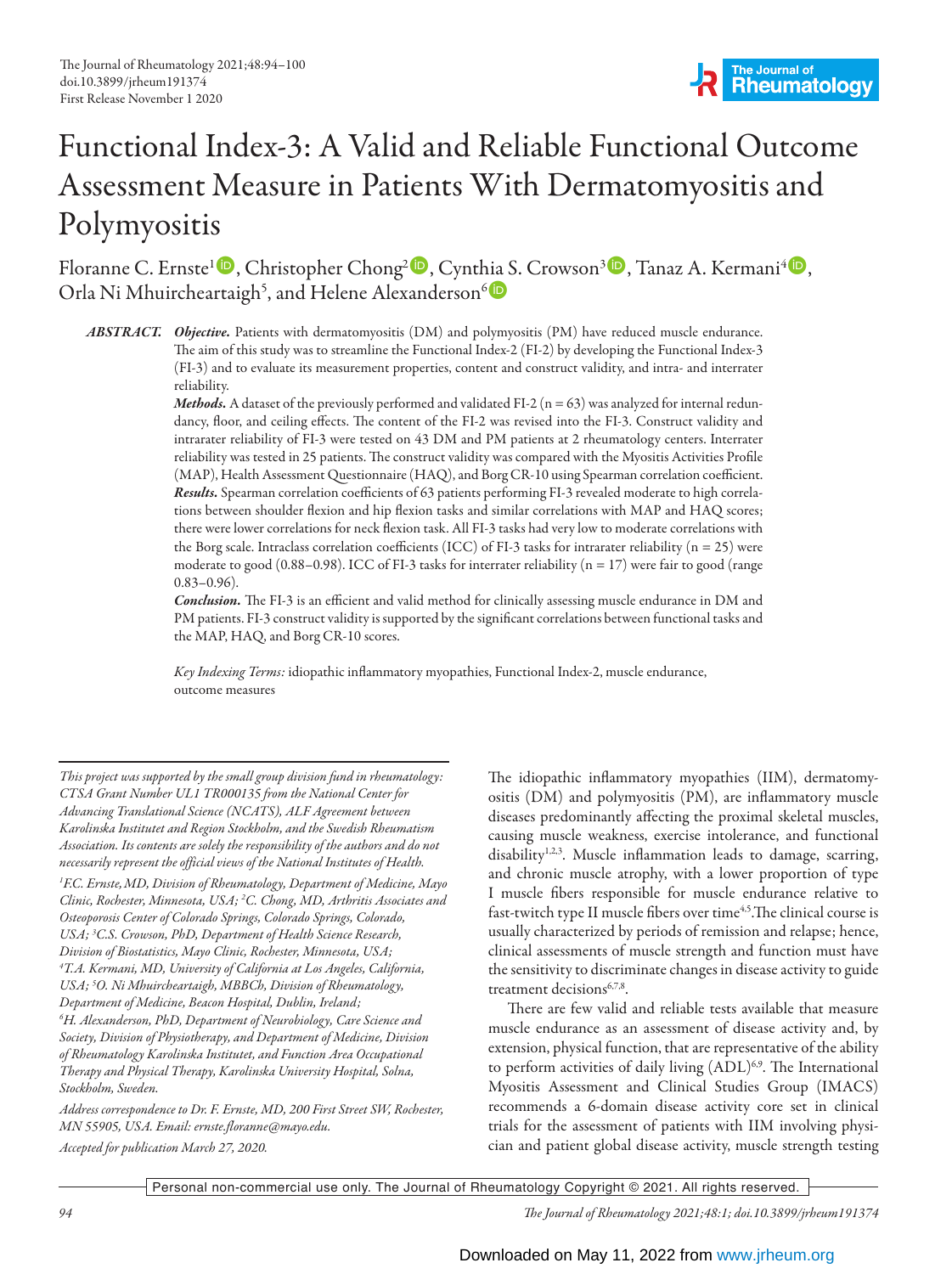by the manual muscle test (MMT), activity limitation by the Health Assessment Questionnaire (HAQ), muscle enzyme levels, and extraskeletal involvement and physical function<sup>10,11</sup>. The MMT is a widely used measure of muscle strength, but it does not reflect muscle endurance or correlate with the ability to perform ADL<sup>6,8,9</sup>. Indeed, patients with adult PM and DM are more limited in muscle endurance when assessed by the Functional Index 2 (FI-2) compared to muscle strength assessed by the MMT<sup>8</sup>; the FI-2 also seems to reflect self-reported physical function<sup>12</sup>.

Tools to measure functional impairments and muscle endurance have been developed to clinically assess patients with IIM. The Adult Myopathy Assessment Tool (AMAT) holds promise as a 13-item performance test, designed to measure both physical function and endurance, that needs no specialized equipment to perform but requires 20–30 min to complete, and it has been validated with strong intrarater and interrater reliability scores<sup>13</sup>. The FI in myositis was the first outcome measure developed for assessing functional impairment in patients with DM and PM by testing 14 repetitive tasks of selected muscle groups in both upper and lower limbs; this test was effective in discriminating patients from healthy individuals<sup>14</sup>. However, the FI was time-consuming, with observed floor and ceiling effects in patients with mild to moderate impairment<sup>15</sup>. The ceiling effect occurs when patients of mild to moderate impairment cluster to the highest level of the measured outcome and therefore achieve the best score for the instrument. When a ceiling effect exists, any score beyond the upper limit cannot be measured; conversely, when an instrument has a floor effect, any score beyond the lowest limit cannot be measured<sup>16</sup>. Hence, the FI-2 was developed as a revision of the FI at the Karolinska University Hospital in Sweden, and it has been partially validated in patients with adult patients with DM and PM17. It involves testing 7 repetitive tasks performed either bilaterally or unilaterally with a metronome to standardize movement pace. The FI-2 is useful without ceiling or floor effects and is well tolerated by patients at varying stages of functional impairment. A prospective 7-week exercise study revealed the FI-2 to be sensitive to treatment outcomes with solid inter- and intrarater reliability<sup>18</sup>. The FI-2 demonstrates good to excellent interrater reliability (intraclass correlation coefficients [ICC] 0.86–0.99) and good construct validity, but it requires a maximum of 33 min to complete, and the concern for internal redundancy arises for some tasks such as shoulder abduction and step test<sup>17,18</sup>. The goal of revising the FI-2 to the FI-3 was to shorten the administration time of a functional assessment tool and to derive a total score (summation of the individual tasks divided by 3) of the instrument to make it more useful to clinicians to follow patient progress.

Therefore, we revised the FI-2 into the FI-3 as a clinical assessment tool to measure muscle endurance in patients with DM and PM for the purpose of incorporating into clinical practice and research trials in IIM. The objectives of our study were to validate the measurement properties of content and construct validity as well as intra- and interrater reliability of FI-3. Our prediction was there would be moderate to strong correlation of the FI-3 to measures of physical function and perceived exertion.

Our second hypothesis was that the FI-3 neck flexion would have the lowest correlation to the physical function measures, as the neck muscles may not be directly involved in the daily activities included in the Myositis Activities Profile (MAP) and the HAQ.

## MATERIALS AND METHODS

The study was approved by the Mayo Clinic institutional review and ethics board at Mayo Clinic Rochester, Minnesota (12-007485), and the local ethics committee at Karolinska Institutet in Stockholm, Sweden. All subjects gave informed written consent prior to participation.

*Study design*. This was a cross-sectional study of a cohort of patients with DM or PM at varying stages of disease (active or in remission). They were recruited from the rheumatology clinics at the Karolinska University Hospital and Mayo Clinic Rochester.

*Inclusion and exclusion criteria*. Inclusion criteria were patients aged 18 years or over fulfilling Bohan and Peter criteria for DM or PM (at least 3 of 5 criteria needed for a probable diagnosis)1 . Exclusion criteria were a diagnosis of inclusion body myositis, juvenile DM, severe pulmonary hypertension, acute fractures, or severe osteoporosis.

*Patients*. Three cohorts of patients were included in this study. Cohort 1 represented all patients performing the FI-2 during their early follow-up at the Karolinska University Hospital during 2006 (n = 63; site 1). Data were retrieved from the Swedish Myositis Register in 2010. Cohort 2 represented patients recruited at a second institution, Mayo Clinic Rochester, from 2010 to 2012, performing the FI-3 at site 2. Cohort 3 were patients performing FI-3 at site 1. These patients were seen on the same day as part of their scheduled follow-up visits.

*Methods.* The study was performed using the original FI-2 as the foundation for revision into the FI-3. The original FI-2 involves repetitive movements in 7 muscle groups to determine muscle endurance. It is made up of the following 7 tasks testing dynamic repetitive muscle function: shoulder flexion with 1-kg weight cuff on wrists, shoulder abduction, neck flexion/ head lift, hip flexion, step test, heel lift, and toe lift. The patient performed many repetitions possible to a maximum of 3 min per task (60–120 repetitions) with a metronome (40 beats/min generating 20 repetitions) to standardize the pace. A maximum of 3 min per task was allotted to reach the maximal number of repetitions. Patients did 5 learning repetitions to enhance performance. The entire test was performed in 1 sitting.

The study investigators met to scrutinize the goals of the tasks of the FI-2 *a priori* and then performed a separate analysis of tasks for internal redundancy. In an effort to avoid bias, we sought advice on the development of the FI-3 through informal discussions among the authors of the FI-2, relating to goals of the FI-2. Tasks that were felt to be essential to the functional assessment of DM/PM patients were the forward flexion, neck flexion, and hip flexion tasks<sup>19</sup>. The step test task was removed due to the inclusion of nonessential elements of cardiovascular stress, balance, and coordination. The heel lift and toe lift tasks were also removed, as they test distal muscle function, which may not be limited in patients with PM and DM. The total score (summation of the individual tasks divided by 3) was developed for ease of use. Table 1 illustrates the differences between the FI-2 and the FI-3.

For determining the FI-3 validation, study investigators at both sites participated in a 1-h training session discussing the process of evaluating patients using the revised FI-2 and the scoring method prior to beginning the data collection (Supplementary Data 1 and 2, available with the online version of this article). Scoring was based on the number of correctly performed repetitions with a score varying from 0 to 60. A score of 60 in a task reflects normal muscle endurance. The total score of the FI-3 was calculated on 1 side as right shoulder flexion, right hip flexion, and neck flexion, and divided by 3.

For assessing the interrater reliability, a total of 17 subjects performed the FI-3 twice at the same visit with a resting span of 30–60 min. The test was performed, randomly led by assessor 1 and assessor 2 at each site. In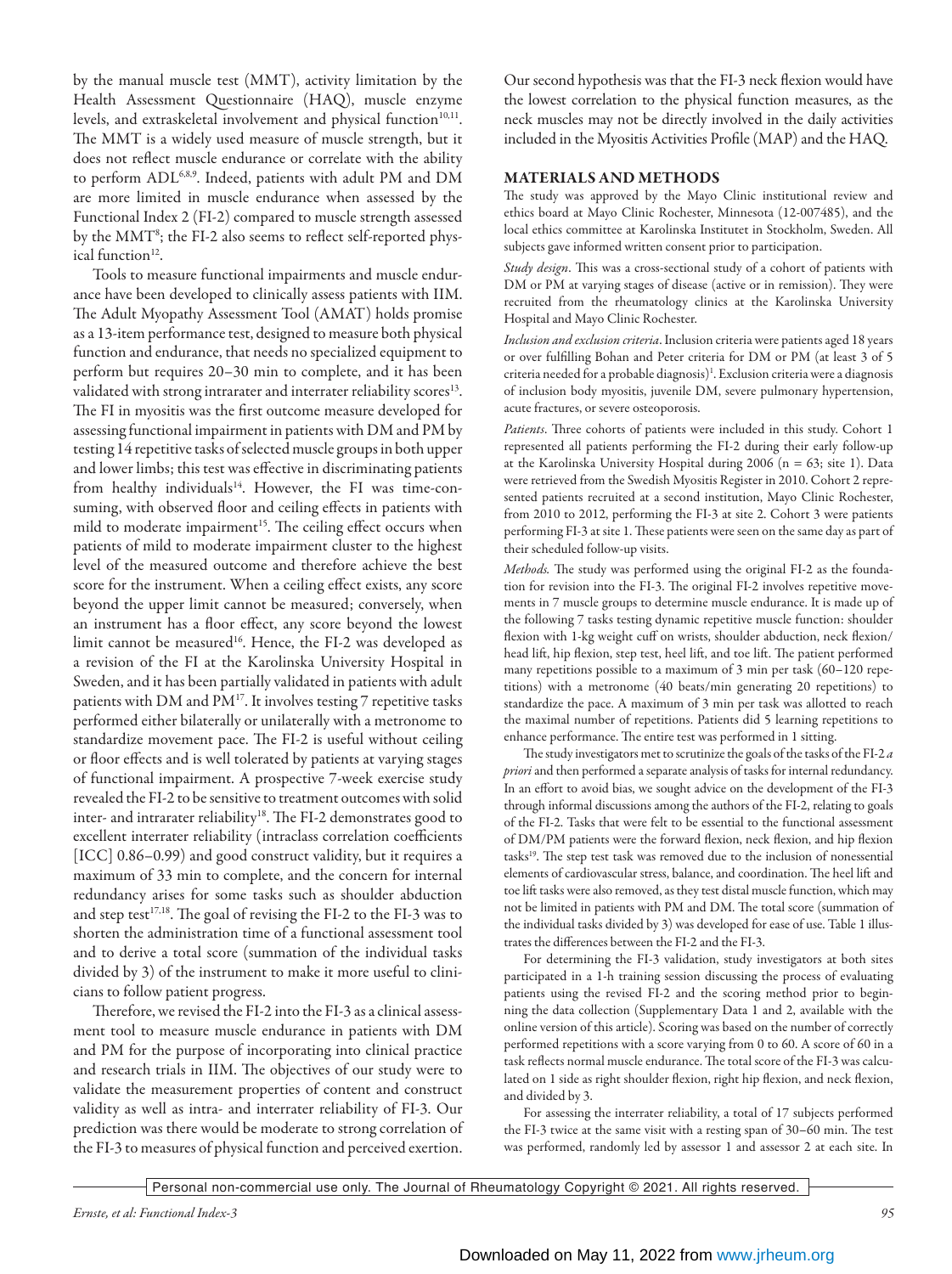### *Table 1*. Characteristics of FI-2 and FI-3.

|                                                             | $FI-2$                                                                                                      | $FI-3$                                            |
|-------------------------------------------------------------|-------------------------------------------------------------------------------------------------------------|---------------------------------------------------|
| Total no. tasks                                             | 7                                                                                                           | $\mathbf{3}$                                      |
| Performed unilaterally or                                   |                                                                                                             |                                                   |
| bilaterally                                                 | Yes                                                                                                         | Yes                                               |
| Tasks involved                                              | Shoulder flexion.<br>shoulder abduction,<br>neck flexion,<br>hip flexion, step test,<br>heel lift, toe lift | Shoulder flexion.<br>neck flexion,<br>hip flexion |
| Pace standardized with<br>metronome (40 or 80<br>beats/min) | Yes.                                                                                                        | Yes                                               |
| Time per task, min                                          | $\mathcal{E}$                                                                                               | $\overline{\mathcal{E}}$                          |
| Total time required to perform<br>all tasks unilaterally/   |                                                                                                             |                                                   |
| bilaterally, min                                            | 21/33                                                                                                       | 9/15                                              |
| Repetitions per task                                        | $60 - 120$                                                                                                  | 60                                                |
| Total score derived                                         | No                                                                                                          | Yes                                               |

#### FI: Functional Index.

the first session, subjects performed bilateral shoulder flexion (sequentially), neck/flexion/head lift, and bilateral hip flexion (sequentially). The Borg CR-10 scale was filled out after each task. The Borg CR-10 is a category scale to rate perceived muscular exertion ranging from  $0 =$  nothing at all to  $10 = \text{very strong}^{20}$ . After completing the first session, patients filled out the MAP21, 22 and the HAQ23,24.

The MAP is a myositis-specific questionnaire developed and validated in Sweden measuring limitations in daily life activities. Thirty-one items are scored on a 7-point Likert scale from 1 to 7: 1 = no difficulty to perform and 7=impossible to perform. The MAP has also been validated in patients with DM/PM in the United States<sup>21,22</sup>. The HAQ is an arthritis-specific 20-item questionnaire assessing functional ability and it is also recommended for use in myositis, including inflammatory myopathies, following the effect of exercise interventions<sup>23,24</sup>.

For assessing the intrarater reliability, a total of 29 subjects (cohort 2) at site 2 and 14 patients (cohort 3) at site 1 performed the FI-3 twice, with a resting interval of 30–60 min by assessor 1 at site 2. At site 1, the FI-3 was performed twice within 4–7 days by the same assessor. After completing each task, perceived exertion was again rated using the Borg CR-10 scale.

*Statistical analysis*. Descriptive data are presented using percentages, means, medians, SD, and ranges, with graphic depiction using box plots. Spearman correlation coefficient was used to assess internal redundancy (how all tasks correlate to each other) and internal consistency (how each task correlates to a subscore of upper or lower extremities) of the FI-2. Correlation coefficients Rs > 0.90 were considered to indicate redundancy and Rs < 0.60 to indicate poor consistency. In analysis for construct validity, correlation coefficients of Rs 0–0.25 were considered as no or very low, Rs 0.25–0.49 as low, Rs 0.50–0.69 as moderate, Rs 0.70–0.89 as high, and Rs 0.90–10.00 as very high<sup>25</sup>. ICC were calculated for intrarater and interrater reliability. ICC < 0.75 indicate low to fair reliability, and those > 0.75 indicate good to excellent reliability. The reliability of the total score and error of measurement in all tasks were calculated. The level of significance was accepted as *P* < 0.05 for all comparisons. All data were analyzed using SAS version 9.4 (SAS Institute Inc.) and R version 3.2.3 (R Foundation for Statistical Computing).

## RESULTS

*Content validity*. The FI-2 tasks were scrutinized, and the range of FI-2 mean scores was  $8.2 \pm 10.8$  to  $40.2 \pm 29.5$ . No ceiling effects (defined as median values of 20–50 percentile of total variation of values) were observed in any tasks. Correlation coefficients for analysis of internal redundancy for FI-2 tasks in the upper extremities varied between Rs 0.89–0.94, with the highest correlations between shoulder flexion and shoulder abduction. The shoulder flexion task ranged between 0–60 with no tendency toward ceiling effect, while the median shoulder abduction equaled the maximal number of repetitions at 60; therefore, the shoulder abduction latter task was removed due to internal redundancy. Coefficients for analysis of tasks in the lower extremities varied between Rs 0.63–0.84. The cutoff for exclusion due to poor internal redundancy was Rs < 0.60 (Figure 1).

*Clinical characteristics of patients in cohorts 2 and 3*. Twenty-nine patients comprised cohort 2; 14 patients made up cohort 3. Table 2 describes the clinical characteristics of these patients. In cohort 2, the mean age was 57.9 (SD 11.2) years and 66% were female. In cohort 3, the mean age was 62.0 (SD 13.5) years and 71% were female. In cohort 2, 52% had DM, 21% had PM, and 28% had antisynthetase syndrome. Cohort 3 included 21% DM and 79% PM patients. The median creatine kinase level was 102 U/L (range 43–850 U/L) in cohort 2 and 97 (range 47–1470) U/L in cohort 3. The median myositis disease duration was 5 years in cohort 2 and 11.5 years in cohort 3. The median MAP score in session 1 was 2 (range 1–5). The median HAQ score in session 1 was 0.6 [range 0–2; cohort  $2 = 0.8$  (range 0–2) and cohort  $3 = 0.6$  (range  $0-2$ ). Other than disease duration, the patient characteristics were similar in both cohorts, so the cohorts were combined for further analyses.

*Construct validity*. To measure construct validity, the correlations between FI-3 tasks (% of maximum no. repetitions) and MAP scores  $(n = 42)$ , HAQ scores  $(n = 39)$ , and Borg CR-10 scores  $(n = 43)$  in session 1 were assessed (Table 3). The correlations between physical function and FI-3 total score were the following: MAP (–0.67, *P* < 0.001), HAQ (–0.72, *P* < 0.001). There were moderate to high correlations between shoulder flexion and hip flexion tasks and the MAP and the HAQ, with lower correlations for the neck flexion task. All FI-3 tasks had very low to moderate correlations with the Borg scale.

*Intrarater reliability*. Intrarater reliability of the FI-3 tasks (% maximum no. repetitions) and Borg CR-10 scores was assessed in 25 subjects in cohorts 2 and 3, who were observed twice by the same rater (Table 4).

For FI-3, the ICC was 0.96 (95% CI 0.92–0.98) for the right shoulder flexion task and 0.92 (95% CI 0.83–0.97) for the left shoulder flexion task. The ICC was 0.94 (95% CI 0.87–0.97) for the neck flexion task. The ICC was 0.88 (95% CI 0.74–0.94) for the right hip flexion task and 0.93 (95% CI 0.86–0.97) for the left hip flexion task. The measurement of error for each FI-3 task was calculated: right shoulder flexion (6.8), left shoulder flexion (9.3), neck flexion (9.0), right hip flexion (13.2), and left hip flexion (10.0). The ICC for the total score was 0.95 (95% CI  $0.89 - 0.98$ ).

*Interrater reliability*. To determine interrater reliability, 17 subjects in cohorts 2 and 3 were observed by 2 different assessors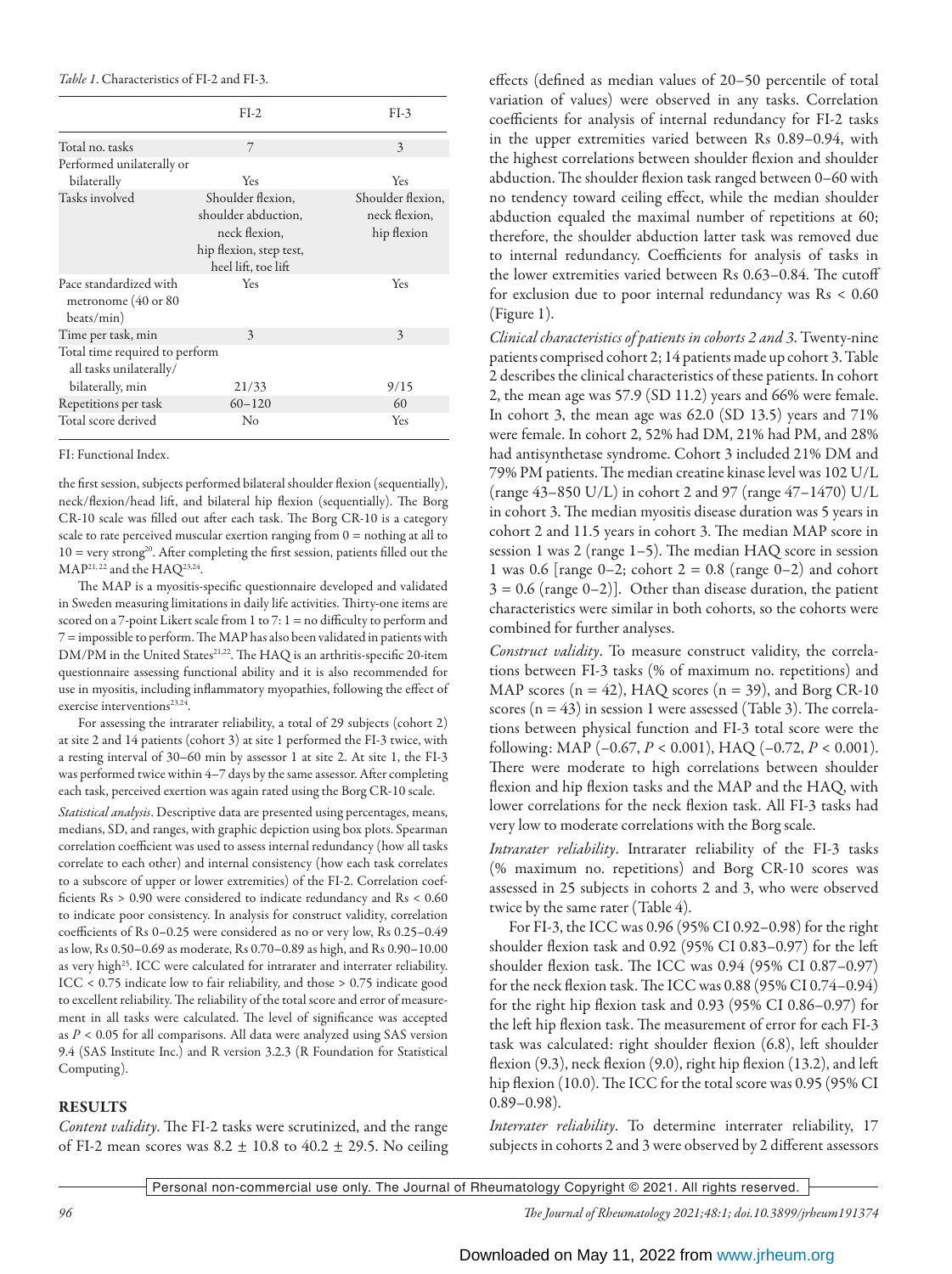

*Figure 1.* Descriptive data of 63 subjects who participated in the FI-2 tests. Maximal FI-2 score is 60 for all tasks, except the heel lift and toe lift tasks (120 is maximal). FI-2: Functional Index 2.

*Table 2.* Demographic data of 29 patients in cohort 2 and 14 patients in cohort 3.

| Clinical Characteristics               | Cohort 2.<br>$n = 29$ | Cohort 3.<br>$n = 14$ |
|----------------------------------------|-----------------------|-----------------------|
| Age, yrs, median (range)               | $60(31-76)$           | $61.5(43-86)$         |
| Mean(SD)                               | 57.9(11.2)            | 62.0(13.5)            |
| Myositis duration, yrs, median (range) | $5(1-22)$             | $11.5(5-43)$          |
| Mean(SD)                               | 6.1(5.3)              | 15.4(10.9)            |
| Creatine kinase, U/L, median (range)   | $102(43 - 850)$       | $97(47 - 1470)$       |
| Sex, female                            | 19(66)                | 10(71)                |
| Diagnosis                              |                       |                       |
| <b>PM</b>                              | 6(21)                 | 11(79)                |
| DM                                     | 15(52)                | 3(21)                 |
| Antisynthetase syndrome                | 8(28)                 | 0(0)                  |
| MAP score, median (range)              | $2(1-5)$              | $2(1-5)$              |
| HAQ score, median (range)              | $0.8(0-2)$            | $0.6(0-2)$            |
|                                        |                       |                       |

Values are n (%) unless otherwise specified. DM: dermatomyositis; HAQ: Health Assessment Questionnaire; MAP: Myositis Activities Profile; PM: polymyositis.

in session 1 and session 2. Table 5 shows the medians and ranges for each session and the ICC of the assessments. The measurement of error for each FI-3 task was calculated: right shoulder flexion (15.5), left shoulder flexion (13.9), neck flexion (14.1), right hip flexion (8.4), and left hip flexion (7.4). The ICC for the total score was 0.93 (95% CI 0.83–0.98).

## DISCUSSION

The FI-3 represents a streamlined version of the FI-2 in patients

with DM and PM taking a maximum of 15 min with bilateral assessment and a maximum of 9 min with unilateral assessment. The FI-3 is a reliable and valid method for the functional assessment of DM/PM patients for muscle impairment of the major muscle groups in the neck and upper and lower extremities in patients at various stages of disease. The ICC scores for inter-/ intrarater reliability for the FI-3 tasks were good to excellent; there were significant moderate to high associations with the MAP and HAQ scores to support construct validity. The neck flexion, bilateral shoulder flexion, and bilateral hip flexion tasks are in line with the common disease phenotype of bilateral proximal muscle involvement in patients with DM/PM2 . All tasks of the FI-3 had good to excellent intra- and interrater reliability. As expected, the interrater ICC values were similar, but slightly lower than those for intrarater reliability. This indicates that the FI-3 is easy to perform, as it does not require more than 1 training session between assessors. There were no reported adverse effects from use of FI-3 in our patients. Further, the FI-3 does not require specialized equipment or sophisticated training to conduct.

The FI-3 is to some extent similar to the AMAT<sup>13</sup>; however, we anticipate that the advantage of the FI-3 over the AMAT is that it may be easier to use due to fewer tasks involved, and therefore less training is needed. Similar to the FI-3, the AMAT features functional and endurance tasks, yet the original item development of the AMAT involved adults with DM/PM and inclusion body myositis, and included the arm raise, modified push-up, sit to stand, sit-up, step-up, supine to prone, supine to sit, head elevation, repeated heel rise, hip flexion, and knee extension. While all are important tasks to assess function and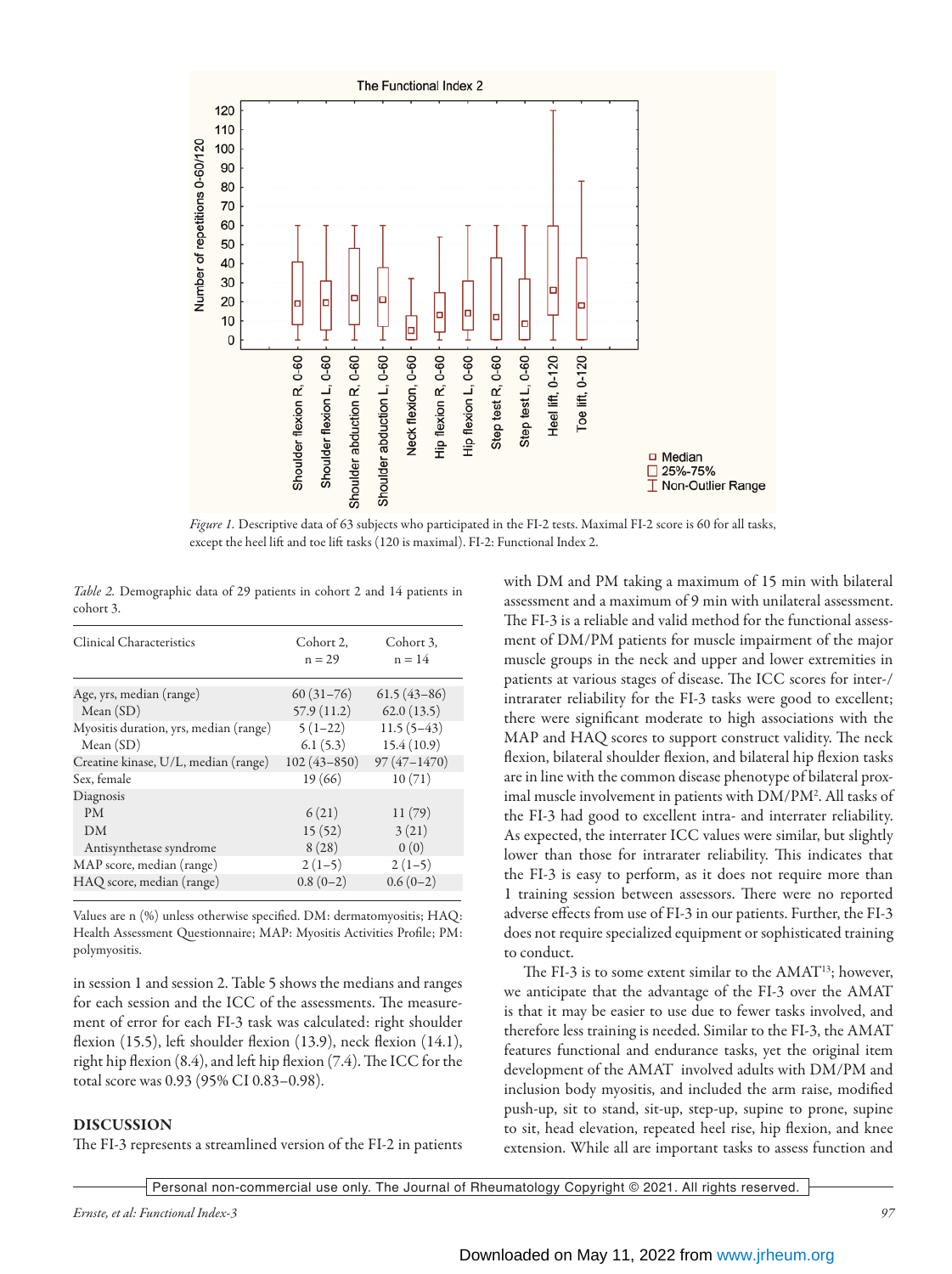*Table 3*. Spearman correlations between MAP and HAQ scores and Borg CR-10 scores with FI-3 task scores (% of maximum number of repetitions) in session 1 for 43 patients in cohorts 2 and 3.

| FI-3 Task Score        | MAP Score, $n = 42$ |             | $HAO Score, n = 39$ |             | Borg CR-10 Scores, $n = 43$ |       |
|------------------------|---------------------|-------------|---------------------|-------------|-----------------------------|-------|
|                        | Correlation         |             | Correlation         |             | Correlation                 | D     |
| Shoulder flexion right | $-0.62$             | ${}< 0.001$ | $-0.68$             | < 0.001     | $-0.48$                     | 0.001 |
| Shoulder flexion left  | $-0.58$             | ${}< 0.001$ | $-0.60$             | ${}< 0.001$ | $-0.32$                     | 0.039 |
| Neck flexion           | $-0.38$             | 0.011       | $-0.43$             | 0.006       | $-0.30$                     | 0.049 |
| Hip flexion right      | $-0.70$             | ${}< 0.001$ | $-0.76$             | ${}< 0.001$ | $-0.21$                     | 0.16  |
| Hip flexion left       | $-0.61$             | ${}< 0.001$ | $-0.68$             | ${}< 0.001$ | $-0.10$                     | 0.52  |
| Total score            | $-0.67$             | < 0.001     | $-0.72$             | < 0.001     | NA                          | NA    |

FI-3: Functional Index 3; HAQ: Health Assessment Questionnaire; MAP: Myositis Activities Profile; NA: not available.

*Table 4.* Intrarater reliability of FI-3 task score (% of maximum number of repetitions) and Borg CR-10 scores for 25 patients in cohorts 2 and 3.

|                        | Session 1<br>Median (Range) | Session 2<br>Median (Range) | Difference<br>Median (Range) | ICC(95% CI)         | Measurement<br>Error |
|------------------------|-----------------------------|-----------------------------|------------------------------|---------------------|----------------------|
|                        |                             |                             |                              |                     |                      |
| FI-3 Tasks             |                             |                             |                              |                     |                      |
| Shoulder flexion right | $100(0-100)$                | $100(5-100)$                | $0 (-28 \text{ to } 25)$     | $0.96(0.92 - 0.98)$ | 6.8                  |
| Shoulder flexion left  | $100(8-100)$                | $67(7-100)$                 | $0(-43 \text{ to } 11)$      | $0.92(0.83 - 0.97)$ | 9.3                  |
| Neck flexion           | $40(0-100)$                 | $35(0-100)$                 | $0 (-38 \text{ to } 20)$     | $0.94(0.87 - 0.97)$ | 9.0                  |
| Hip flexion right      | $50(0-100)$                 | $33(0-100)$                 | $0 (-57 \text{ to } 33)$     | $0.88(0.74 - 0.94)$ | 13.2                 |
| Hip flexion left       | $45(0-100)$                 | $38(0-100)$                 | $0 (-48 \text{ to } 40)$     | $0.93(0.86 - 0.97)$ | 10.0                 |
| Total score            | $69(0-100)$                 | $62(3-100)$                 | $-1$ ( $-32$ to 15)          | $0.95(0.89 - 0.98)$ | 6.8                  |
| Borg CR-10 scores      |                             |                             |                              |                     |                      |
| Shoulder flexion right | $3(0.5-9)$                  | $4(0.5-9)$                  | $0(-2 \text{ to } 4)$        | $0.76(0.54 - 0.89)$ | 1.0                  |
| Shoulder flexion left  | $4(0.5-9)$                  | $4(0.5-9)$                  | $0(-2 \text{ to } 4)$        | $0.85(0.68 - 0.93)$ | 0.9                  |
| Neck flexion           | $5(3-10)$                   | $5(3-9)$                    | $0(-4 \text{ to } 5)$        | $0.53(0.17-0.76)$   | 1.6                  |
| Hip flexion right      | $6(3-10)$                   | $6(0.5-10)$                 | $0 (-6 to 2)$                | $0.72(0.46 - 0.86)$ | 1.2                  |
| Hip flexion left       | $6(4-10)$                   | $7(2-10)$                   | $0 (-6 to 3)$                | $0.68(0.38 - 0.84)$ | 1.2                  |

FI-3: Functional Index 3; ICC: intraclass correlation coefficient.

*Table 5.* Interrater reliability of FI-3 task score (% of maximum number of repetitions) and Borg CR-10 scores for 17 patients in cohorts 2 and 3.

|                        | Session 1<br>Median (Range) | Session 2<br>Median (Range) | Difference<br>Median (Range) | ICC(95% CI)         | Measurement<br>Error |
|------------------------|-----------------------------|-----------------------------|------------------------------|---------------------|----------------------|
|                        |                             |                             |                              |                     |                      |
| FI-3 Tasks             |                             |                             |                              |                     |                      |
| Shoulder flexion right | $83(0-100)$                 | $72(3-100)$                 | $0 (-73 \text{ to } 24)$     | $0.83(0.59-0.93)$   | 15.5                 |
| Shoulder flexion left  | $78(8-100)$                 | $60(7-100)$                 | $0 (-65 \text{ to } 9)$      | $0.83(0.59 - 0.94)$ | 13.9                 |
| Neck flexion           | $42(0-100)$                 | $38(0-100)$                 | $0(-19 \text{ to } 55)$      | $0.85(0.63 - 0.94)$ | 14.1                 |
| Hip flexion right      | $32(0-100)$                 | $33(2-100)$                 | $0 (-40 \text{ to } 12)$     | $0.95(0.88 - 0.98)$ | 8.4                  |
| Hip flexion left       | $35(0-100)$                 | $33(0-100)$                 | $0 (-27 \text{ to } 14)$     | $0.96(0.90-0.99)$   | 7.4                  |
| Total score            | $51(0-100)$                 | $47(2 - 100)$               | $0 (-28 \text{ to } 20)$     | $0.93(0.83 - 0.98)$ | 8.8                  |
| Borg CR-10 scores      |                             |                             |                              |                     |                      |
| Shoulder flexion right | $4(0-7)$                    | $4(0-10)$                   | $0 (-2 to 4)$                | $0.78(0.50-0.92)$   | 1.2                  |
| Shoulder flexion left  | $4(0-9)$                    | $4(0-10)$                   | $0(-1 \text{ to } 4)$        | $0.89(0.74 - 0.96)$ | 0.9                  |
| Neck flexion           | $5(0-9)$                    | $6(0-10)$                   | $1(-1 \text{ to } 7)$        | $0.64(0.24 - 0.86)$ | 1.5                  |
| Hip flexion right      | $6(0-10)$                   | $5(0-10)$                   | $0 (-7 \text{ to } 2)$       | $0.75(0.44 - 0.90)$ | 1.4                  |
| Hip flexion left       | $5(0-10)$                   | $5(0-10)$                   | $0(-4 \text{ to } 2)$        | $0.88(0.69 - 0.95)$ | 1.0                  |

FI-3: Functional Index 3; ICC: intraclass correlation coefficient.

endurance, they are not specific for patients with DM/PM; they also include tasks for testing distal muscle strength and coordination that are relevant to patients with myopathies with distal muscle involvement. Moreover, we speculate that due to potential

patient safety concerns, healthcare providers may be hesitant to administer certain tasks that require balance and coordination skills to patients with significant disabilities. Finally, the advantage of the FI-3 is that if time constraints exist, a single task can

Personal non-commercial use only. The Journal of Rheumatology Copyright © 2021. All rights reserved.

*98 The Journal of Rheumatology 2021;48:1; doi.10.3899/jrheum191374*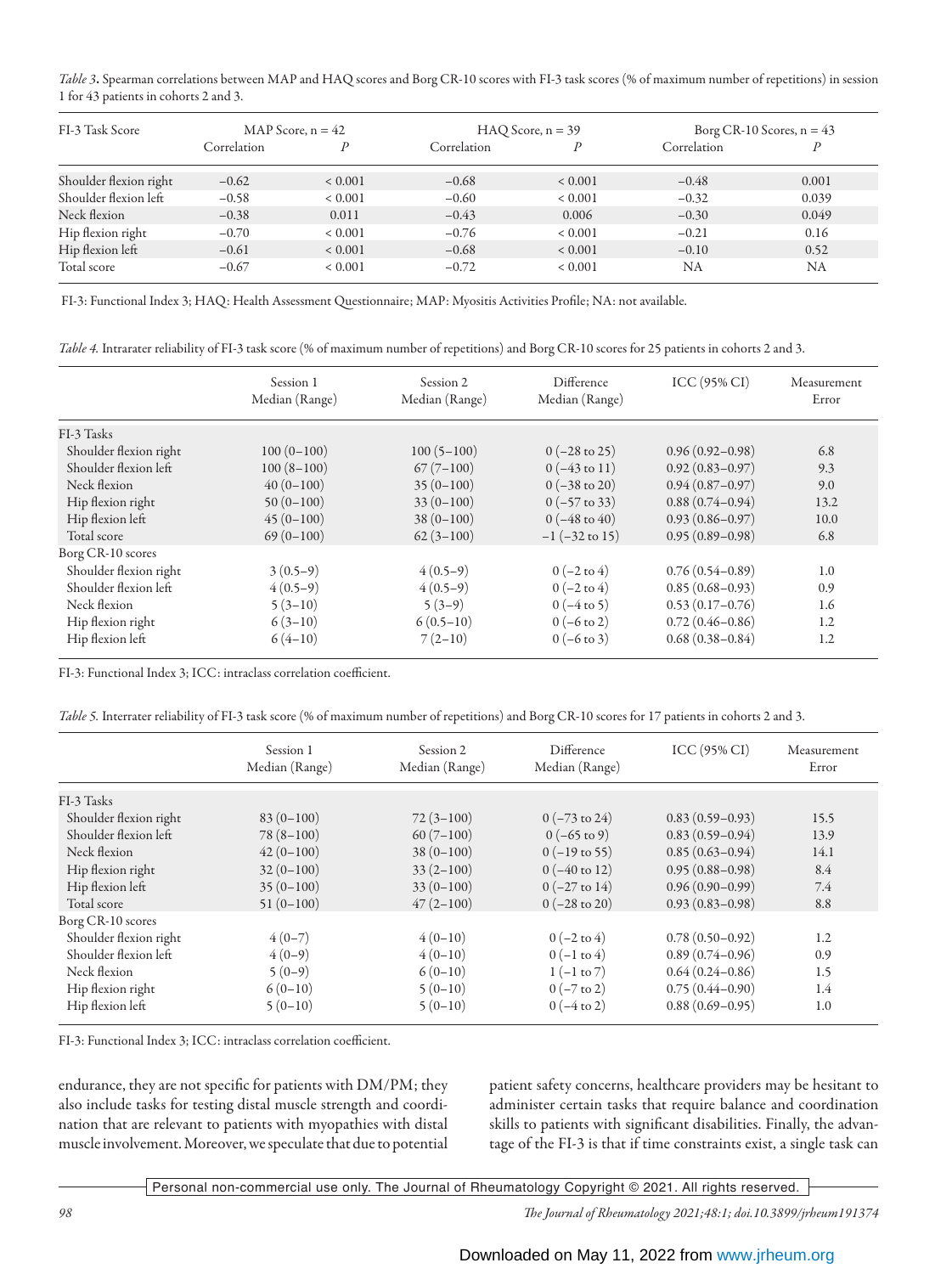be measured to determine a baseline, and then performance of that task may be followed over time for discrimination of change since each task has been validated separately.

Given the number of current tools (i.e., AMAT, FI-2, and FI-3) available to assess the functional status and endurance of patients with myositis, there is a potential concern that there are many overlapping similarities. Hence, it could be challenging to decide which tool to use for clinical and/or research purposes. We believe that all the tools retain unique features that address different endurance tasks: The AMAT and FI-2 represent a comprehensive assessment of multiple muscle groups while incorporating balance and coordination skills, and the FI-3 offers a streamlined version of 3 major tasks with a derivation of a total score for ease of assessment of patient progress.

There are several potential limitations to this study. First, in session 2, the smaller sample size in the Mayo Clinic cohort may have affected the reliability scores. FI-3 task scores in the site 2 cohort were more likely to decrease from session 1 to session 2, whereas at site 1, the FI-3 scores were more likely to increase between the 2 sessions. This may be due to fatigue, since the site 2 cohort performed the 2 sessions on the same day whereas the site 1 cohort performed the tasks on 2 separate days. There may not have been adequate time to rest between sessions (30–45 min, max). Second, there may be a ceiling effect (median values equal 20–50 percentile of the total variation of values) in the shoulder flexion task in patients at both sites. It was unexpected that both groups would perform so well in the shoulder flexion task. We expected that the most demanding tasks were hip flexion and neck flexion<sup>19</sup>. Moreover, we observed that FI-3 tasks had low to moderate correlations to the Borg CR10 scale. Initially, the low correlations with the Borg index were surprising to us, but in reflection seem plausible, since measures of perceived exertion are difficult to quantify given the subjectivity of patients self-rating their difficulties in performance of tasks, possibly related to motivational factors and attitudes. We speculate that patients may not have been motivated to perform as anticipated, or they perceived tasks to be more strenuous than expected. Some patients may experience a very fast depletion of muscle function, from one repetition to the next; in these cases, patients do not experience high muscle exertion even though they are unable to continue performing additional repetitions. This could also explain the low correlations between number of performed repetitions and the perceived exertion. Potentially, the construct validity of our study could be compromised with choosing the Borg scale to assess for correlations of tasks. However, we believe that the Borg scale will help the assessor to understand why the patient is unable to continue the test, for reasons such as fatigue, pain, or low motivation. A low perceived exertion warrants further questions to assess for limiting factors such as cardiovascular, pulmonary, or musculoskeletal conditions that may lead to termination of testing. Finally, patients filled out the MAP and HAQ forms following completion of the FI-3; hence, their performances on the FI-3 may have influenced their self-assessments, including their MAP and HAQ scores.

In conclusion, the FI-3 is a valid and reliable tool to safely assess muscle endurance in patients with PM/DM. We anticipate the FI-3 can be incorporated into the routine functional assessment reflecting stamina and muscle endurance. We suggest that the FI-3 tasks be used on the dominant side as it requires only 10 min to perform and scores can be calculated separately for each task or as a total score. The FI-3 can complement the FI-2 and the AMAT, as well as the proposed IMACS core set of outcome measures<sup>13,17</sup>.

## REFERENCES

- 1. Bohan A, Peter JB. Polymyositis and dermatomyositis (first of two parts). N Engl J Med 1975;292:34 4-7.
- 2. Harris-Love MO, Shrader JA, Koziol D, Pahlajani N, Jain M, Smith M, et al. Distribution and severity of weakness among patients with polymyositis, dermatomyositis and juvenile dermatomyositis. Rheumatology 2009;48:134-9.
- 3. Wiesinger GF, Quittan M, Nuhr M, Volc-Platzer B, Ebenbichler G, Zehetgruber M, et al. Aerobic capacity in adult dermatomyositis/ polymyositis patients and healthy controls. Arch Phys Med Rehabil 2000;81:1-5.
- 4. Dastmalchi M, Alexanderson H, Loell I, Ståhlberg M, Borg K, Lundberg IE, et al. Effect of physical training of the proportion of slow-twitch type I muscle fibers, a novel nonimmunemediated mechanism for muscle impairment in polymyositis or dermatomyositis. Arthritis Rheum 2007;57:1303-10.
- 5. Loell I, Helmers SB, Dastmalchi M, Alexanderson H, Munters LA, Nennesmo I, et al. Higher proportion of fast-twitch (type II) muscle fibres in idiopathic inflammatory myopathies — evident in chronic but not in untreated newly diagnosed patients. Clin Physiol Funct Imaging 2011;31:18-25.
- 6. Agarwal S, Kiely PD. Two simple, reliable and valid tests of proximal muscle function, and their application to the management of idiopathic inflammatory myopathies. Rheumatology 2006; 45:874-9.
- 7. Miller FW. New approaches to the assessment and treatment of the idiopathic inflammatory myopathies. Ann Rheum Dis 2012;71 Suppl 2:i82-5.
- 8. Rider LG, Giannini EH, Harris-Love M, Joe G, Isenberg D, Pilkington C, et al. Defining clinical improvement in adult and juvenile myositis. J Rheumatol 2003;30:603-17.
- 9. Harris-Love MO. Physical activity and disablement in the idiopathic inflammatory myopathies. Curr Opin Rheumatol 2003;15:679-90.
- 10. Fries JF, Spitz P, Kraines RG, Holman HR. Measurement of patient outcome in arthritis. Arthritis Rheum 1980;23:137-45.
- 11. Miller FW, Rider LG, Chung YL, Cooper R, Danko K, Farewell V, et al; International Myositis Outcome Assessment Collaborative Study Group. Proposed preliminary core set measures for disease outcome assessment in adult and juvenile idiopathic inflammatory myopathies. Rheumatology 2001;40:1262-73.
- 12. Alexanderson H, Regardt M, Ottoson C, Alemo Munters L, Dastmalchi M, Dani L, et al. Muscle strength and muscle endurance during the first year of treatment of polymyositis and dermatomyositis: a prospective study. J Rheumatol 2018; 45:4538-46.
- 13. Harris-Love MO, Joe G, Davenport TE, Koziol D, Rose KA, Shrader JA, et al. Reliability of the adult myopathy assessment tool in individuals with myositis. Arthritis Care Res 2015;67:563-70.
- 14. Josefson A, Romanus E, Carlsson J. A functional index in myositis. J Rheumatol 1996;23:1380-4.
- 15. Alexanderson H, Stenström CH, Jenner G, Lundberg I. The safety of a resistive home exercise program in patients with recent onset active polymyositis or dermatomyositis. Scand J Rheumatol 2000;29:295-301.